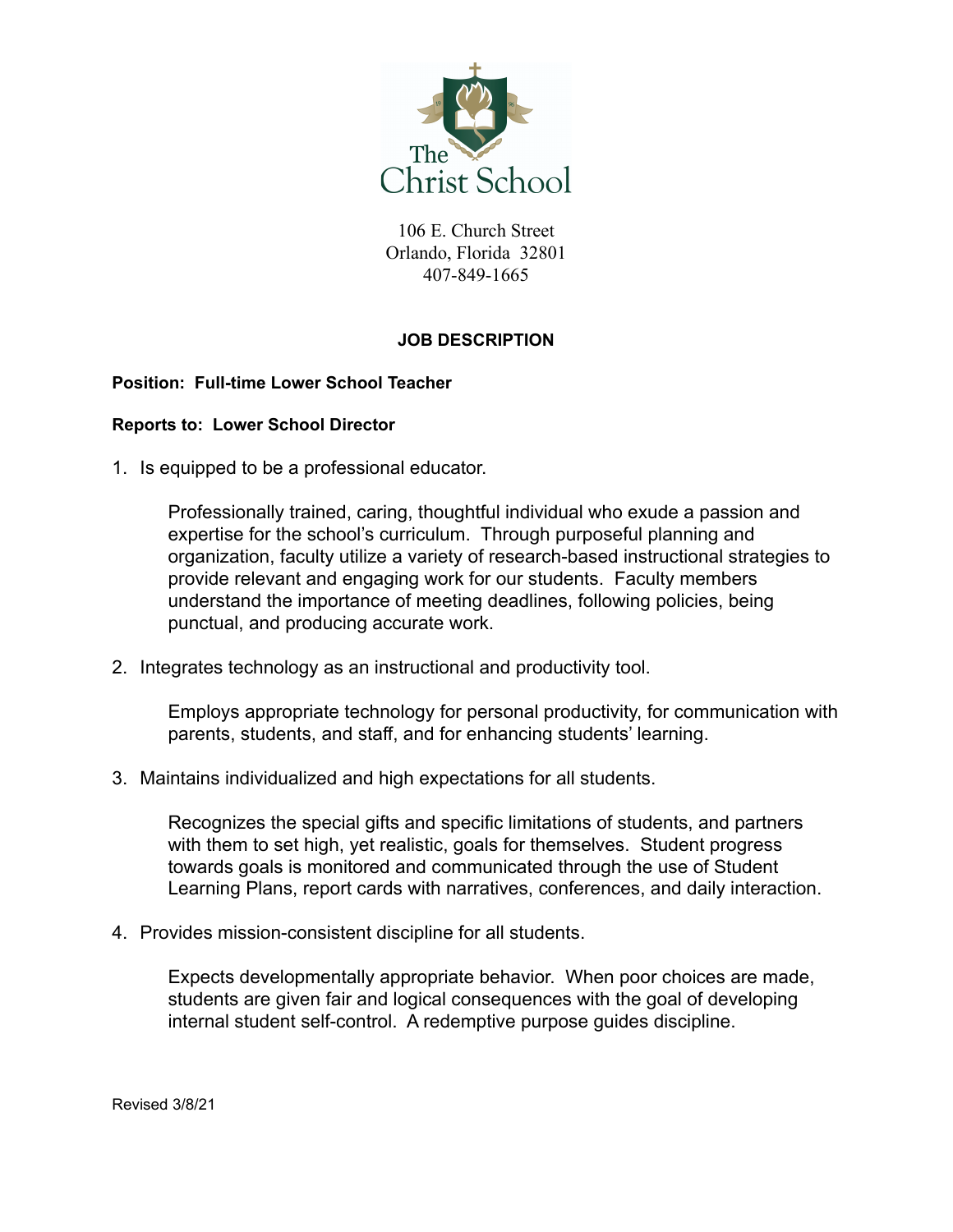5. Seizes opportunities to collaborate with colleagues.

Collaborates across grade levels and subject areas by supporting and actively engaging colleagues with an attitude of openness and mutual respect.

6. Builds meaningful and professional relationships with all students and parents.

Shows respect and honesty in all relationships and maintain professional boundaries. We exhibit integrity on and off campus while building godly relationships with students and parents.

7. Facilitates proactive and constructive communication with students, parents, faculty, and administration.

Keeps professional confidences. Models biblically-based conflict resolution using Matthew 18. Communicates a balance of specific praise and precise concerns using written and oral messages that are clear and grammatically correct. Demonstrates compromise and grace to others and listens with open hearts.

8. Responds to needs of the whole child.

Values the importance of nurturing a child intellectually, spiritually, socially, and physically. Individualizes instruction to meet the needs of the whole child and varies teaching methods to accommodate students. Emphasizes personal growth rather than competition with others.

9. Partners with parents to promote student success.

Uses a variety of communication methods to cultivate a team spirit with parents to encourage and guide student ownership of education. Connects with parents by sharing good news and having difficult conversations when necessary.

10. Models a thoughtful, balanced, Biblically-focused lifestyle.

Attends church regularly and devotes self to personal spiritual growth. Articulates a growing and vibrant faith and models a Biblically-aligned professional and personal lifestyle.

11. Champions life-long learning in self and students.

Models to students personal and professional growth by actively reading, writing, and reflecting through the lens of a Christian worldview.